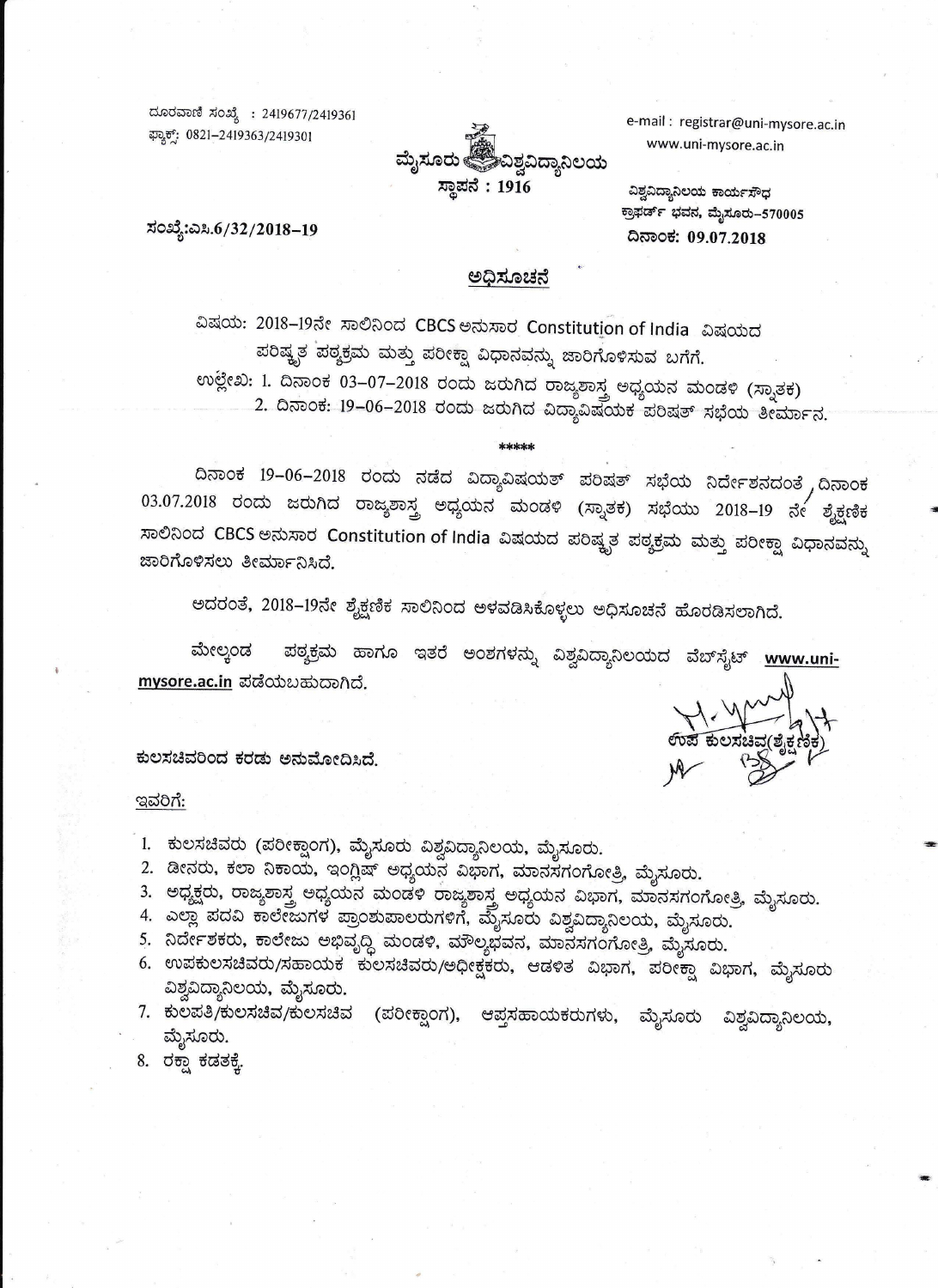# *University of Mysore.*

#### Department of studies in Political Science, Manasagangotri, Mysore --------------------------------------------------------------------------------------------------------------------------

#### *UG BOS Meeting in Political Science Proceedings on CBCS Syllabus & Examination pattern*

The UG BOS in Political Science, conducted a special meeting on  $28<sup>th</sup>$  July, 2018 at the department of Political Science, Manasagangotri, University of Mysore, Mysuru. It has made the following resolutions with regard to CBCS syllabus, distribution lecture class and tutorial class and the pattern of Examination.

1. Resolved to follow L+T Model (Lecture + Tutorial Model) for all Discipline Specific Course papers [DSC], Discipline Specific Elective papers [DSE] and Ability Enhancement Compulsory Course Paper [AECC].

2. Resolved to make batches of students for tutorial classes in the best interest of effective learning. Tutorial class in the L-T-P component of CBCS is a session, where students are enabled to participate actively in the process of learning. For details see the implementation guidelines for UG CBCS, prepared by the University of Mysore, Mysore.

3. Resolved that the pattern adopted for Ability Enhancement Compulsory Course Paper [AECC] called Constitution of India is  $2:2:0 = 3$  Credits. Two hours of Lecture for two Credits and two hours of tutorials of each 0.5 credit, which totally make 3 credits. There will be 2 Lecture classes for 2 credits and 2 Tutorial classes for 01 credit, which totally make 03credits for Constitution of India paper. One tutorial class is considered as one Teaching hour.

3. Resolved to follow earlier BOS resolutions relating to examination pattern, method of internal Assessment. Resolved to distribute lecture class and tutorial class for each paper as shown in the following table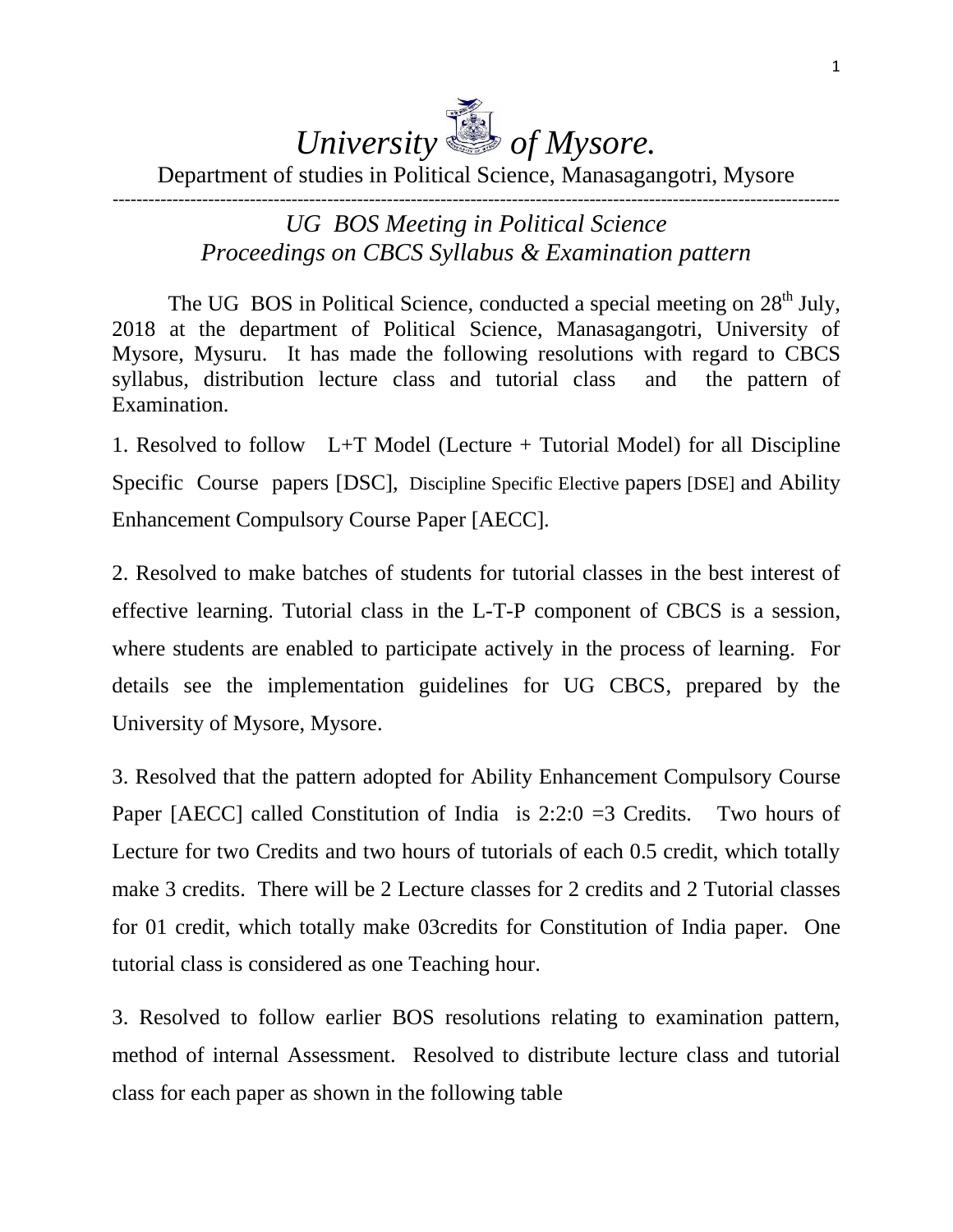| Sem.       | Title of the Paper    | Weekly    | Credits | Max. Marks  |
|------------|-----------------------|-----------|---------|-------------|
|            |                       | Hours     |         |             |
|            |                       | $L+T+P$   |         |             |
| I or II    |                       |           |         |             |
| <b>SEM</b> | Constitution of India | $2+2+0=4$ | 3       |             |
| AECC)      |                       |           |         |             |
|            |                       |           |         | $80+20=100$ |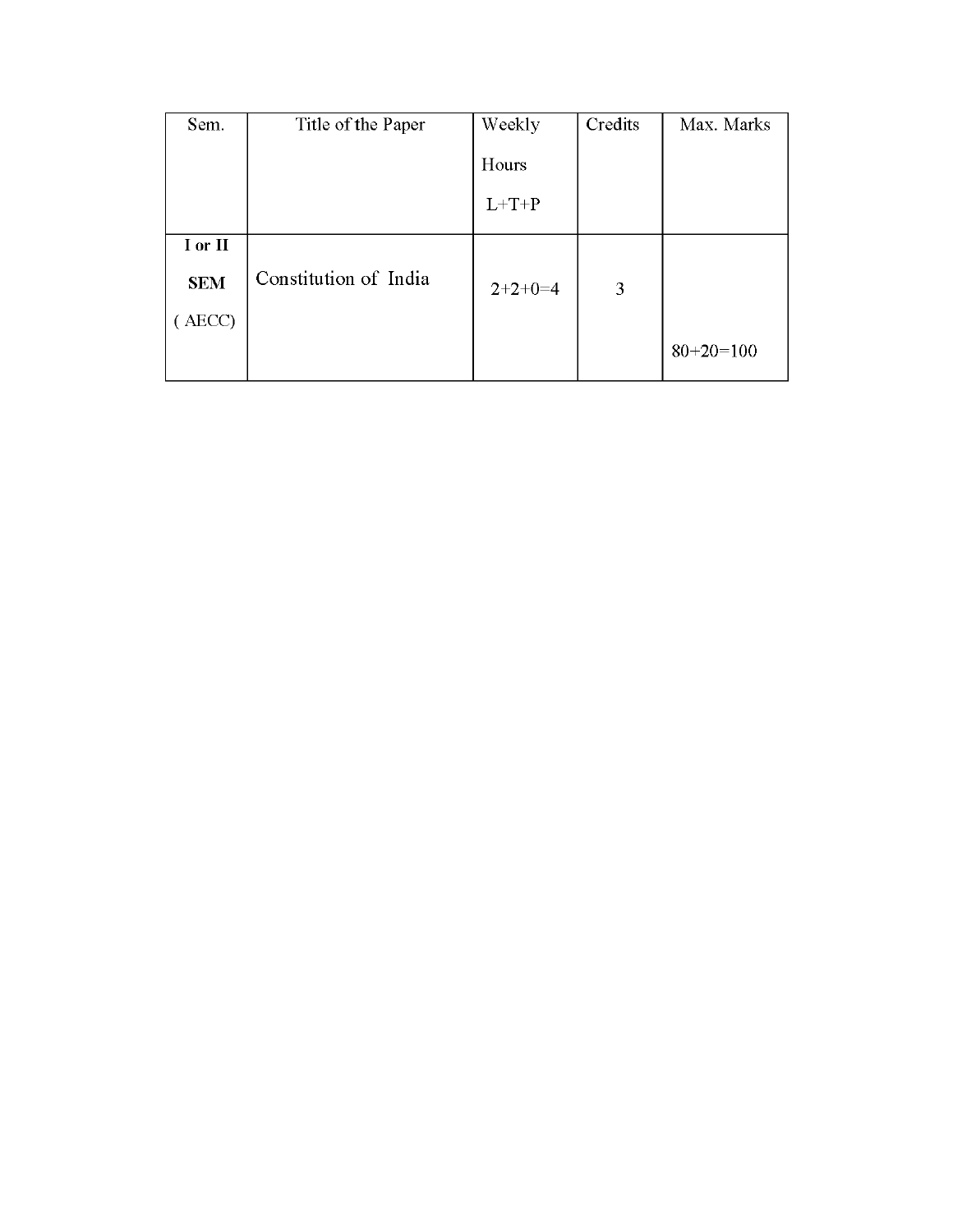## **Ability Enhancement Compulsory Paper (AECC)**

## I or II Semester **Constitution of India**

Unit- I- 1. Meaning and importance of Constitution

- 2. Making of Indian Constitution
- 3. Salient features and the Preamble

#### Unit-II-1. Fundamental rights

- 2. Fundamental duties
- 3. Directive Principles

#### Unit - III- Union Government

- 1. Lok Sabha & Rajya Sabha (Composition, Powers & Functions)
- 2. President & Prime Minister (Powers, Functions, position)
- 3. Supreme Court-Composition, Powers & Functions

Unit - IV- Major Functionaries

- 1. Union Public Service Commission
- 2. Election Commission
- 3. Plannig Commission (NITI)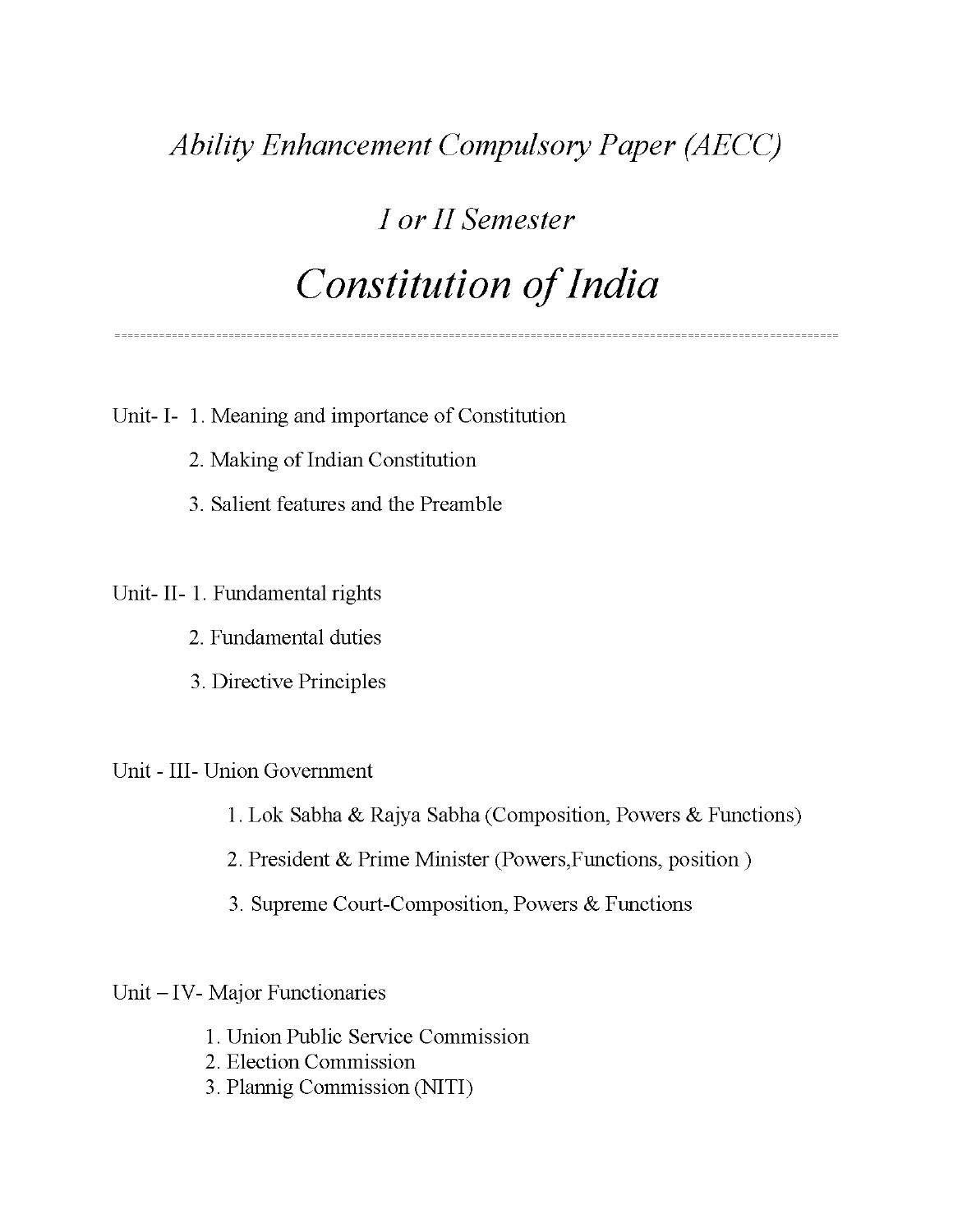Books for reference-

- 1. Indian Constitution-Durga Das Basu.
- 2. Indian Constitution M.V. Pylee.
- 3. Indian Government and Politics- J.C. Johri.
- 4. Indian Government- S.R. Maheshwari.
- 5. Indian Government and Politics- J.C. Joohri.
- 6. India's Constitution -- Faida
- 7. Indian Government and Politics Dr. S.N. Dubey.
- 8. Indian Political System-R.C. Agarwal.
- 10. Indian Constitution -- Vidhya Bhushan and Vishnu Bhagawan.
- 11. Bharathada sarkara matthu Rajakiya- Dr. H.M. Rajshekara
- 12. Bharathada sarkara matthu Rajakiya- Dr. K.J. Suresha.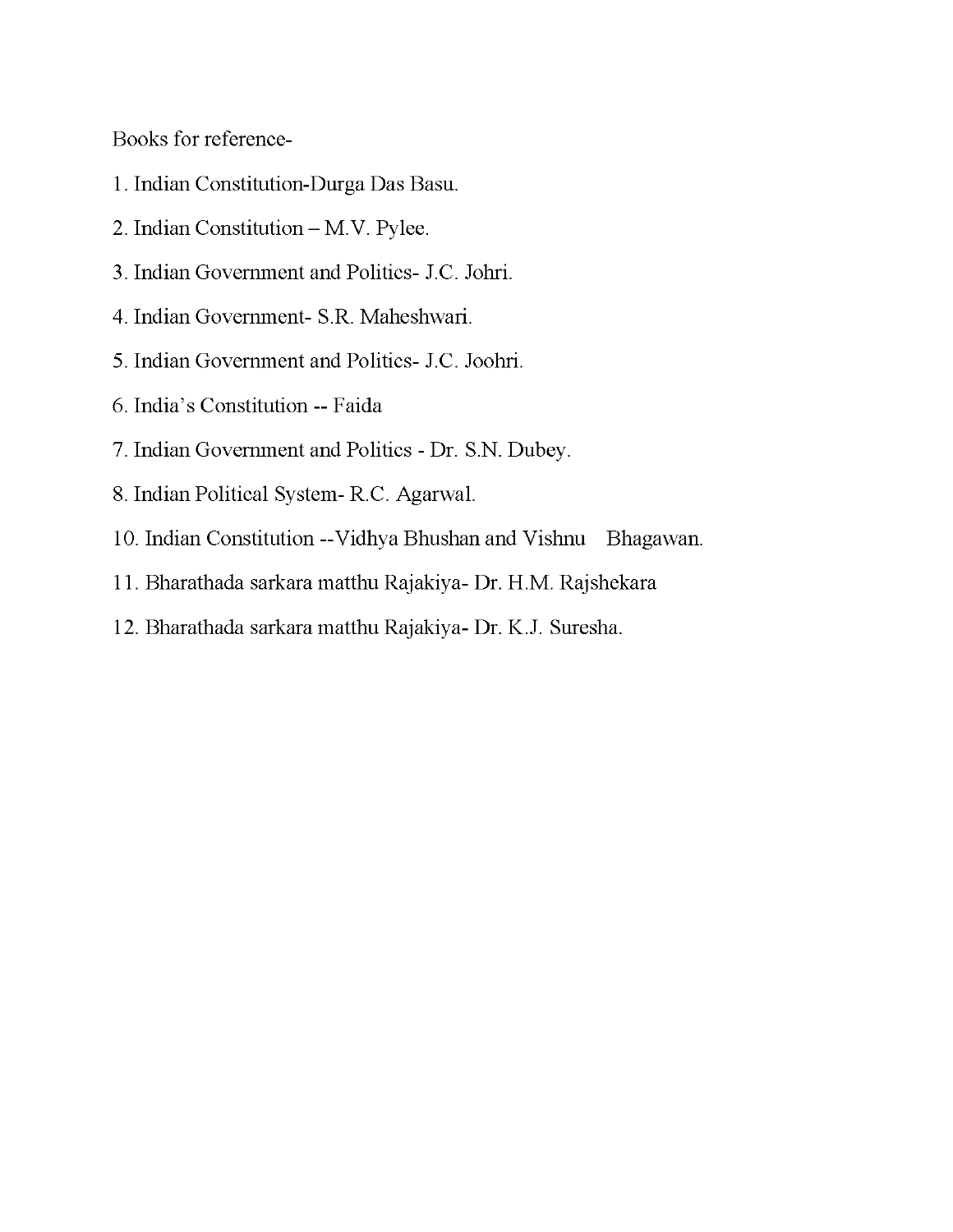| Sl.No.   | Method of assessment                 | <b>Marks</b> |
|----------|--------------------------------------|--------------|
| $\Omega$ | C1 (Internal Assessment)             | 10           |
| 02       | C <sub>2</sub> (Internal Assessment) | 10           |
| 03       | C3 (Theory Examination)              | 80           |
| 04       | <b>Total Marks</b>                   | 100          |

#### Assessment Pattern of Constitution of India paper

CBCS

### **Question Paper pattern**

Time: 3hours

**Constitution of India** Max. Marks: 80

#### PART-A

Note: Answer any <u>five</u> questions. Each question carries ten marks.

 $5X10=50$